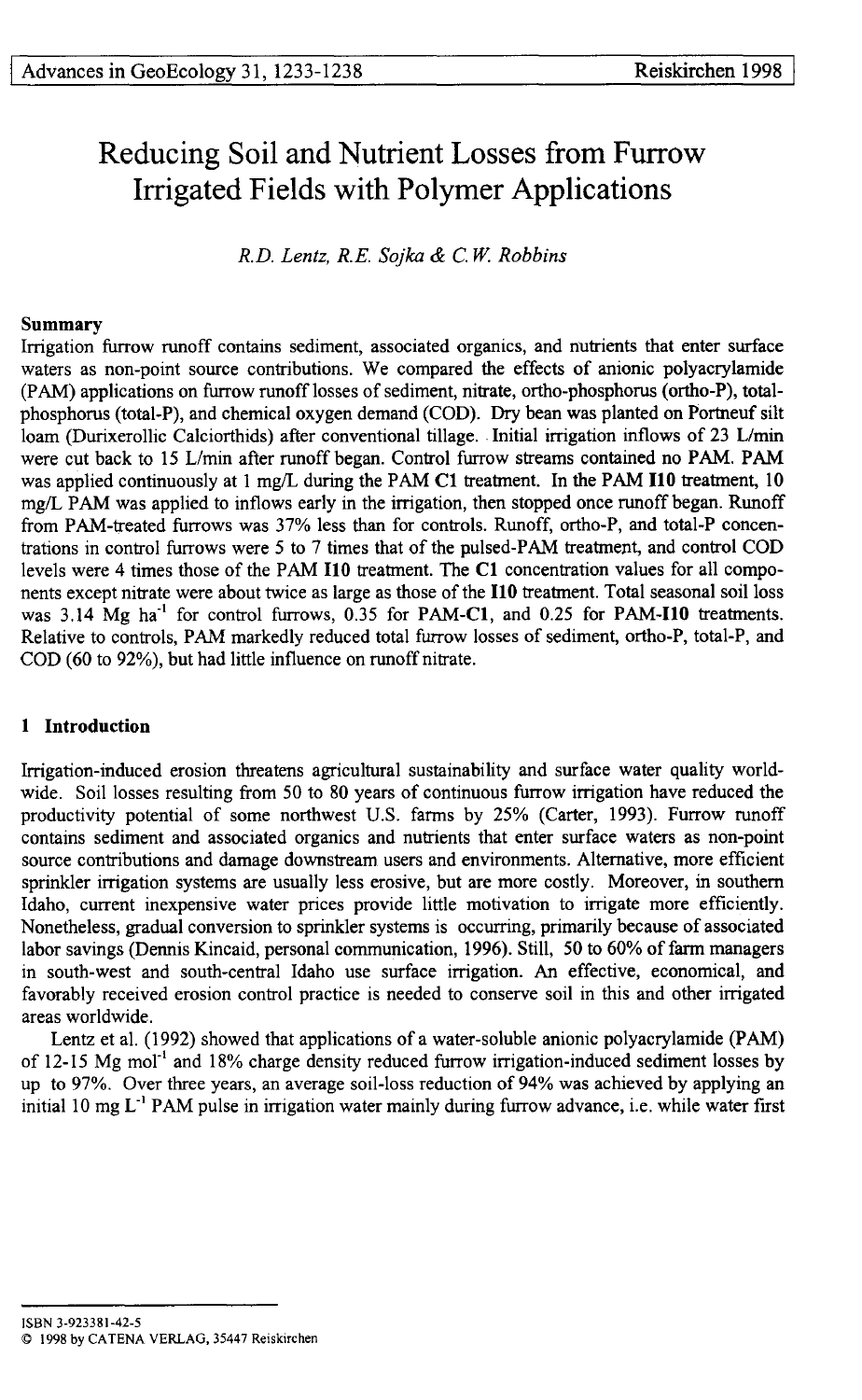traversed the length of the dry furrow. When we applied  $0.5 \text{ mg } L^{-1}$  PAM to irrigation water continuously for the entire irrigation, we used 75 to 86% less PAM, and achieved a 70 to 80% soil-loss reduction, relative to controls (Lentz and Sojka, 1996).

Both these application techniques were enthusiastically accepted by irrigators in the western US. PAM first became generally available in 1995, and was used on about 20,000 ha that year. In 1996 PAM was used on nearly 200,000 ha!

Seybold (1994), Barvenik (1994), and Barvenik et al. (1996) reviewed safety, toxicity and environmental regulation aspects of PAM-use. When PAM is employed at concentrations recommended for agriculture and other industries  $(1-10 \text{ mg L}^{-1})$ , the polymer is non-toxic and no adverse environmental affects have been observed. PAM is authorized for use in treatment of potable water supplies, in food processing, and in paper products used to store food. PAM formulations used for treating irrigation water are food-grade quality and compositions are strictly regulated.

A preliminary study by Lentz and Sojka (1994) indicated that PAM-use not only reduced field soil losses, but also appeared to diminish nutrient and organic losses in furrow runoff. In their study, a continuous  $\leq 0.5$  mg L<sup>-1</sup> PAM treatment was applied to irrigation inflows. This less-thanoptimal PAM treatment produced slight to moderate reductions of total-P, ortho-P, nitrate, and BOD (biochemical oxygen demand) in runoff.

Our objective was to compare the effects of zero, continuous, and pulsed-PAM applications on furrow runoff losses of sediment, nitrate, ortho-P, total-P, and chemical oxygen demand. The COD provides a measure of organic matter losses occurring in runoff.

### 2 **Methods**

The field study was conducted at the USDA-ARS Northwest Irrigation and Soils Research Laboratory at Kimberly, Idaho, USA. Dry bean *(Phaseolus vulgaris* L .'Viva Pink') was planted on Portneuf silt loam, coarse-silty, mixed, mesic Durixerollic Calciorthids. The seedbed was prepared with disk and roller harrow. Surface soil texture was silt loam (10% clay, 70% silt), organic matter was 10-13 g kg<sup>-1</sup>, cation exchange capacity was 190 mmol, kg<sup>-1</sup>, saturated-pasteextract electrical conductivity (EC) was  $0.7 \text{ dS m}^{-1}$ , ESP was 1.5, pH was 7.7, and calcium carbonate equivalent was 5%. Furrows were 175 m long, with a 1.6% slope. Furrows were shaped with a weighted wedge-shaped forming tool. To avoid infiltration differences between wheeltracked and nonwheel-tracked furrows, only trafficked furrows were irrigated and monitored.

Irrigation water was from the Snake River. Its electrical conductivity was  $0.5$  dS m<sup>-1</sup> and its SAR was 0.5. A gated pipe conveyed water to the each furrow, and adjustable spigots controlled inflow rates. A cutback irrigation strategy was employed: Initial irrigation inflows were relatively high at 23 L min<sup>-1</sup> to move water across the field quickly, then flows were cut back to 15 L min<sup>-1</sup> to reduce runoff. Irrigations were 8 to 24 hours in duration. The field was irrigated five times during the season.

Furrow inflows and outflows were monitored, and runoff sediment concentrations were measured throughout each irrigation. Measurements were made at one-half hour intervals early in the irrigation, and every hour or every several hours in the later half of the irrigation, after outflows and sediment loads had stabilized. Inflow was measured by filling a known volume, and outflows were measured with v-notch flumes (Trout and Mackey, 1988). Sediment was measured using Imhoff cones (Sojka et al., 1992). Details of the flow and sediment monitoring procedure were given by Lentz et al. (1992).

The study compared three treatments. Control furrow-streams contained no PAM. PAM was applied continuously at 1 mg  $L^{-1}$  in a continuous PAM treatment (C1), and was applied at 10 mg L1 during the advance phase only in a pulsed-PAM treatment **(110).** PAM injection in the pulsed treatment was curtailed at an average 111 min after the irrigation began, ie. shortly after the end of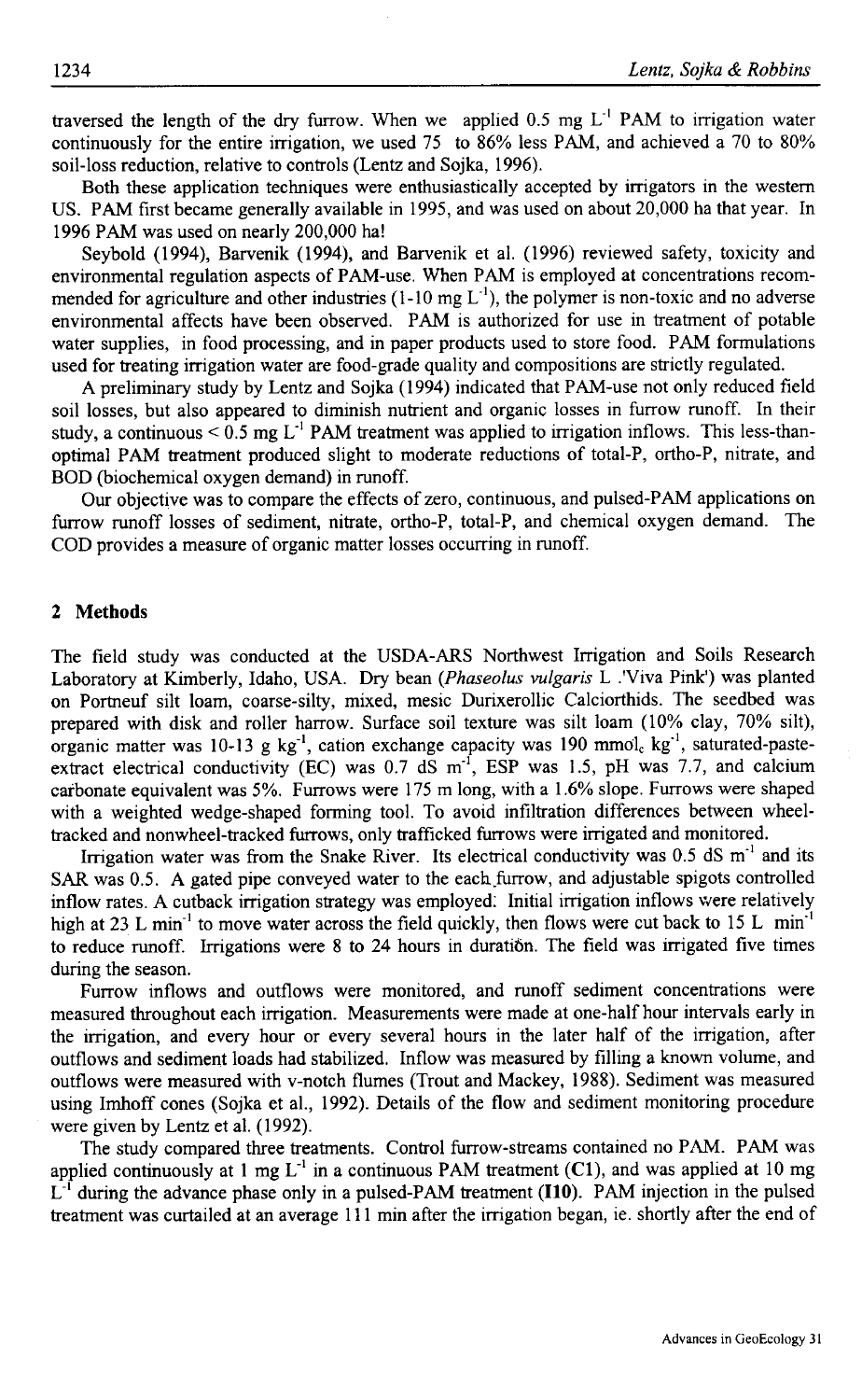the advance phase, and untreated water was used for the remainder of the irrigation set. PAM stock solutions, prepared one to two days prior to the irrigation (Lentz and Sojka, 1996), were metered into the head of each furrow with positive displacement pumps. Turbulence created by the incoming water stream mixed and dispersed the aqueous PAM concentrate into the flow.

Three runoff samples were collected from each furrow during an irrigation. Samples were taken from outflow monitoring flumes. Runoff nutrient content was not determined for the last irrigation. Since 97% of the field's sediment losses occurred in the first four irrigations, we believed nutrient losses produced by the final irrigation were also very small. One runoff sample was collected at 1 to 2 h into irrigation, a second at 5 to 6 h, and the third at 8 to 10 h into the irrigation. Samples were analyzed for total-P (Greenberg et al., 1992), ortho-P (Watanabe and Olsen, 1965), chemical oxygen demand, COD (American Public Health Association, et al., 1971), and NO<sub>3</sub>-N (2.0 mM potassium benzoate eluent and liquid ion chromatography). Runoff samples were stored in a refrigerator for <8 days before being analyzed.

The experimental design was a complete randomized block, with three replications. Furrow infiltration and field loss calculations were made with the computer program, WASHOUT (Lentz and Sojka, 1995). The program integrated runoff and pollutant losses over the duration of the irrigation. Net infiltration was calculated as the difference between total inflow and total outflow. Total nutrient and COD losses were computed assuming that runoff constituent concentrations were constant between sampling intervals. Treatment means were compared using the Duncan multiple range test (Snedecor and Cochran, 1980).

# 3 **Results and discussion**

The Cl and **HO** PAM treatments influenced both material concentrations and hydraulic characteristics of the furrow streams. PAM's significant impact on total field-loss values reflected the combined effect of these factors.

Net infiltration for C1 was 1.5 times that of control furrows and net infiltration for I10 was 1.3 times that of control values (Table 1). Therefore, runoff from PAM-treated furrows was smaller than that of the control furrows. On average, the outflow rate of PAM-treated furrows was 37% less than that for control furrows (Table 1). By reducing runoff, PAM applications decrease field soil and nutrient losses, assuming furrow-stream material concentrations remained unchanged, or decline.

|                       | Control            | I10                                           |                  |
|-----------------------|--------------------|-----------------------------------------------|------------------|
| Mean Outflow (L/min)  | 8.9 a <sup>1</sup> | 5.9 h                                         | 5.3 <sub>b</sub> |
| Total Outflow (mm)    | 44 a               | 30 b                                          | 22c              |
| Net Infiltration (mm) | 49 c               | 63 b                                          | 71 a             |
|                       |                    | $\ldots$ : $\sigma$ 1: $\sigma$ (D $> 0.05$ ) |                  |

similar letters across rows indicate nonsignificant differences ( $P < 0.05$ ).

### *Table 1: Outflow and infiltration values, averaged over all irrigations.*

PAM applications reduced concentrations of sediment, ortho-P, total-P, and COD in furrow runoff (Table 2). Runoff nitrate concentrations did not differ among treatments. Runoff ortho-P and total-P concentrations in control furrows were 5 to 7 times that of the PAM-I10 treatment, and control COD levels were 4 times those of the PAM-I10 treatment (Table 2). Material concentrations in **PAM-I10** furrows were about one-half those of PAM-Cl.

Thus, PAM treatments both decreased furrow outflows and, with the exception of  $NO<sub>3</sub>-N$ , reduced furrow-stream pollutant concentrations. The combined effect decidedly reduced material field losses.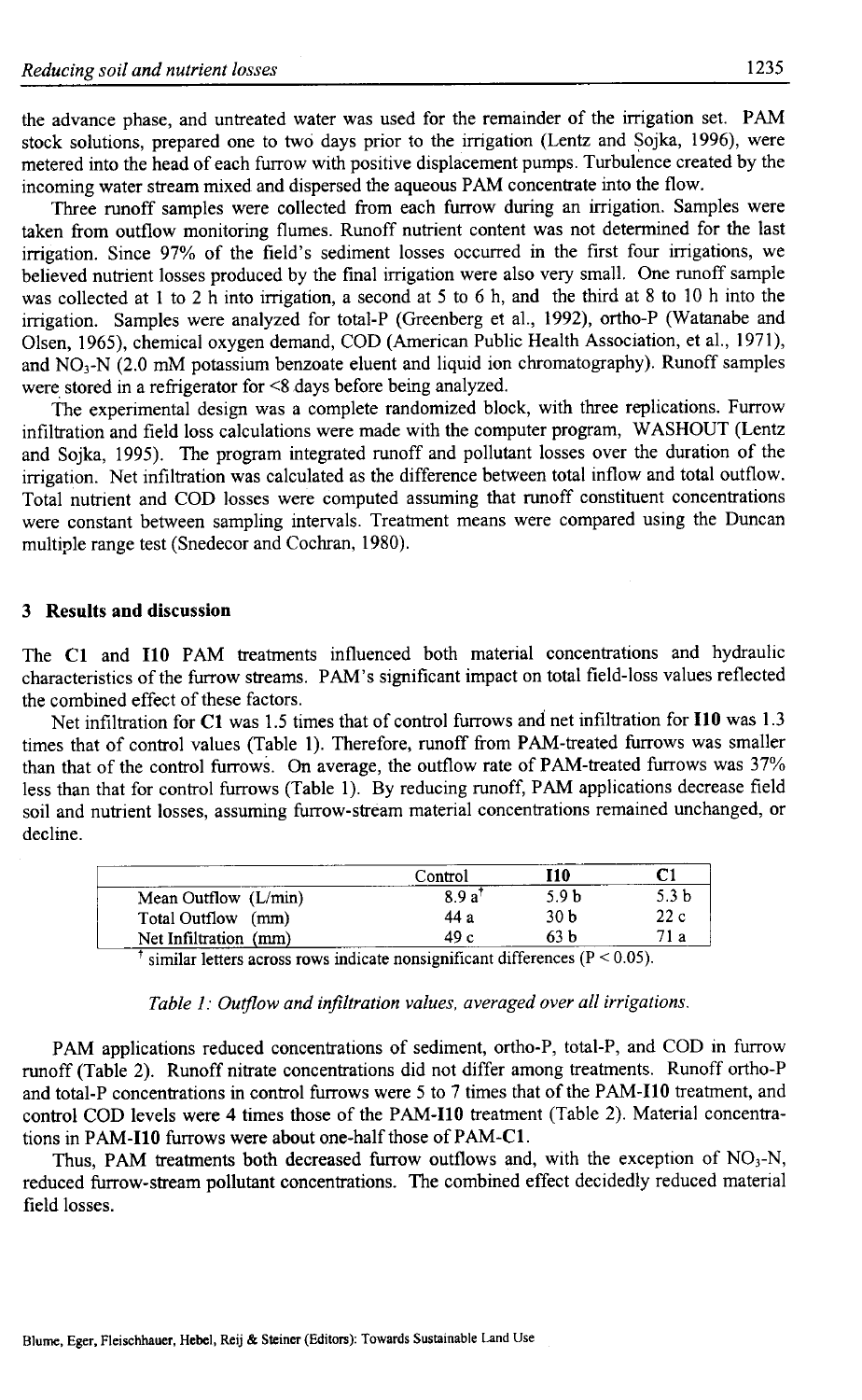Total soil loss for the five irrigations was  $3.14 \text{ Mg}$  ha<sup>-1</sup> for control furrows,  $0.35$  for PAM-C1, and 0.25 for the **PAM-I10** treatments. That is, PAM-I10 reduced total soil loss 92%, and PAM-Cl 89%, as compared to control furrows. When computed on a per irrigation basis, soil-loss reduction for the **PAM-I10** treatment was 91% vs. 85% for PAM-Cl (Fig. 1D). The per-irrigation Cl value was smaller than the total-season value because PAM-Cl's control of soil erosion was less consistent among irrigations than that of **PAM-I10.**

| Runoff component  | Control             | I10               | C1                |
|-------------------|---------------------|-------------------|-------------------|
| Ortho-P<br>(mg/L) | 0.43 a <sup>†</sup> | 0.09c             | 0.20 <sub>b</sub> |
| (mg/L)<br>Total-P | 0.88a               | 0.12 <sub>b</sub> | 0.24 <sub>b</sub> |
| $NO3-N$<br>(mg/L) | 0.05a               | 0.07a             | 0.06a             |
| (mg/L)<br>COD     | 119.7a              | 31.5 <sub>b</sub> | 88.5 a            |
| Sediment (mg/L)   | 1800 a              | 300 <sub>b</sub>  | 500 b             |

 $\dagger$  similar letters across rows indicate nonsignificant differences (P < 0.05).





*Fig. 1: Total-P (A), ortho-P (B), NO3-N (C), sediment (D), and COD (E) losses per irrigation from nontreated and continuous 1 mg L-1 (Cl) and pulsed 10 mg L-1 (110) PAM-treated furrows. In each graph, columns with common letters do not differ (P=0.05)*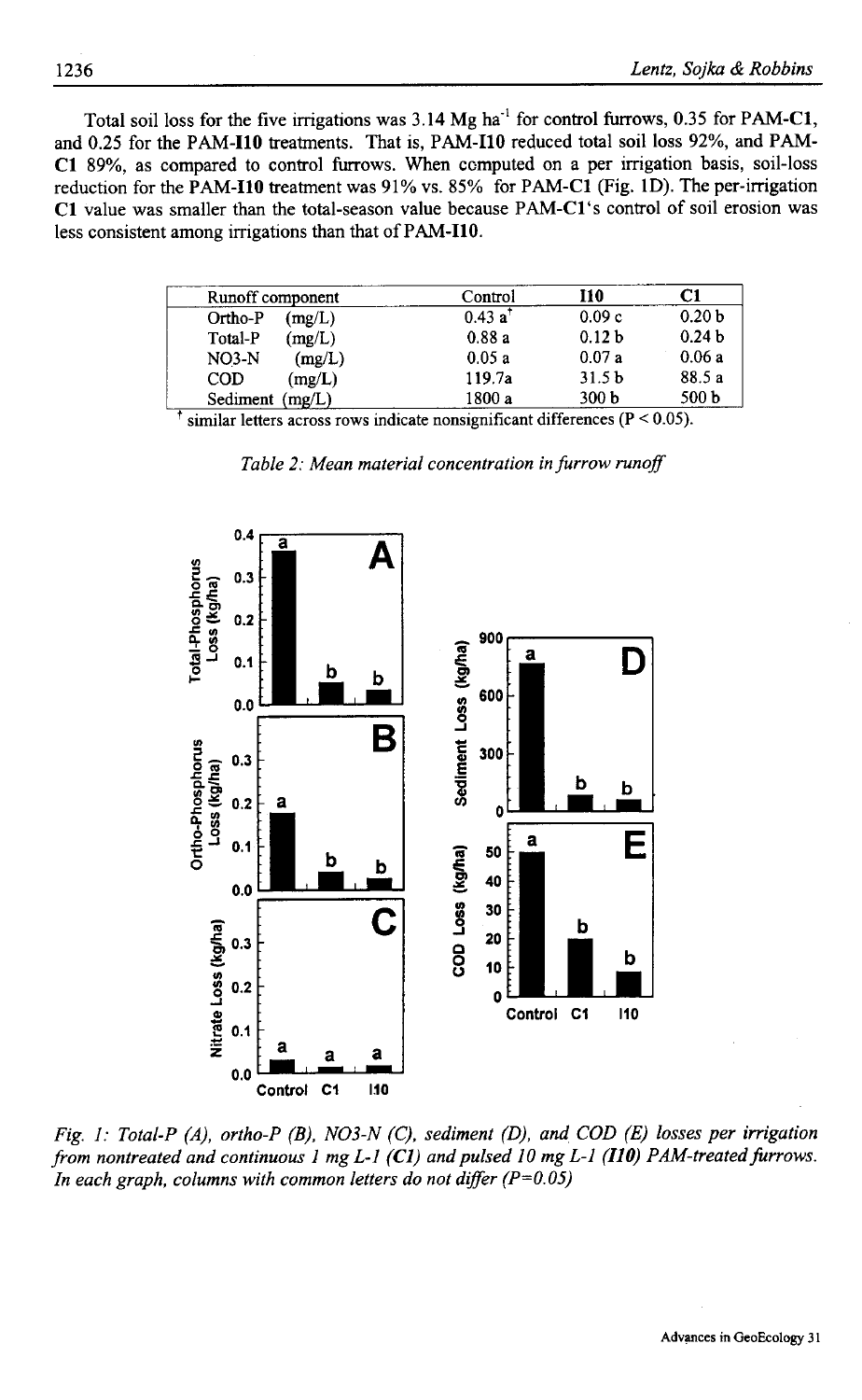Total-P and COD losses from the first four irrigations were 60 to 91% lower from PAMtreated furrows than from control furrows (Figs. 1A, 1B, 1E). Total NO<sub>3</sub>-N losses from all furrows was uniformly low. Total NO<sub>3</sub>-N losses from PAM-treated furrows were one-half that of controls, although the difference was significant at  $P = 0.24$  (Fig. 1C). Again, PAM-I10 most effectively reduced total nutrient losses. Relative to controls, the **PAM-I10** application reduced total-P losses by 89% vs. 83% for PAM-Cl, and reduced total COD losses by 83% vs. 60% for PAM-Cl (Fig. 1).

# 4 **Conclusions**

- 1. PAM additions to furrow inflows substantially reduced furrow-irrigation field-losses of sediment, total-P, ortho-P, and organic matter, compared to untreated furrows.
- 2. The most effective treatment for reducing sediment and nutrient losses was **PAM-I10,** where  $10 \text{ mg } L^1$  PAM was metered into furrow irrigation inflows during the furrow advance (during water's initial advance down furrow). **PAM-110** reduced total field losses of sediment by 92%, total-P by 91%, ortho-P by 86%, and organic matter (COD) by 83%, compared to untreated furrows.
- 3. The PAM treatment reduced field losses by decreasing material concentrations in runoff and by reducing runoff volume. PAM accomplished the latter by maintaining higher net infiltration rates in treated furrows than was present in nontreated furrows.

# **Acknowledgements**

This work was supported in part by a grant from CYTEC Industries, through a Cooperative Research and Development Agreement (contract 58-3K95-4-216). We thank Mr. Larry Freeborn, who ran most of the analyses, Mr. Jim Foerster and Mr. Ron Peckenpaugh for their technical support, and Ms. Emily Aston, Ms. Elizabeth Whitchurch, and Mr. Paul Miller for their lab and field assistance.

### **References**

- American Public Health Association, American Water Works Association, Water Pollution Control Federation (1971): Oxygen demand (chemical). In: Standard Methods for the Examination of Water and Wastewater (ed.), 13 American Public Health Association, New York, 495-499.
- Barvenik, F.W. (1994): Polyacrylamide characteristics related to soil applications. Soil. Sci. 158: 235-243.
- Barvenik, F.W., Sojka, RE., Lentz, R.D., Andrawes, F.F. and Messner, L.S. (1996): Fate of acrylamide monomer following application of poly-acrylamide to cropland. In: R.E. Sojka and R.D. Lentz (eds.), Managing Irrigation-Induced Erosion and Infiltration with Polyacrylamide. Proc., College of Southern Idaho, Twin Falls, ID. 6-8 May 1996. Univ. of Idaho Misc. Publ. No. 101-96, 103-110.
- Carter, D.L. (1993): Furrow irrigation erosion lowers soil productivity. J. In. Drain. Eng. 119: 964-974.
- Greenberg, A.E., Clesceri, L.S. and Eaton, A.D. (eds.) (1992): Standard methods for the Examination of Water and Wastewater. 18th ed. Am. Public Health Assoc., Washinton, DC. P4-112
- Lentz, RD., Shainberg, I., Sojka, R.E. and Carter, D.L. (1992): Preventing irrigation furrow erosion with small applications of polymers. Soil Sci. Soc. Am. J. **56:** 1926-1932.
- Lentz, R.D. and Sojka, R.E. (1994): Field results using polyacrylamide to manage furrow erosion and infiltration. Soil. Sci. 158: 274-282.
- Lentz, R.D. and Sojka, R.E. (1995): Monitoring software for pollutant components in furrow irrigation runoff. In: L. Ahuja, J. Leppert, K. Rojas, and E. Seely (eds.), Proc. Workshop on Computer Applica-